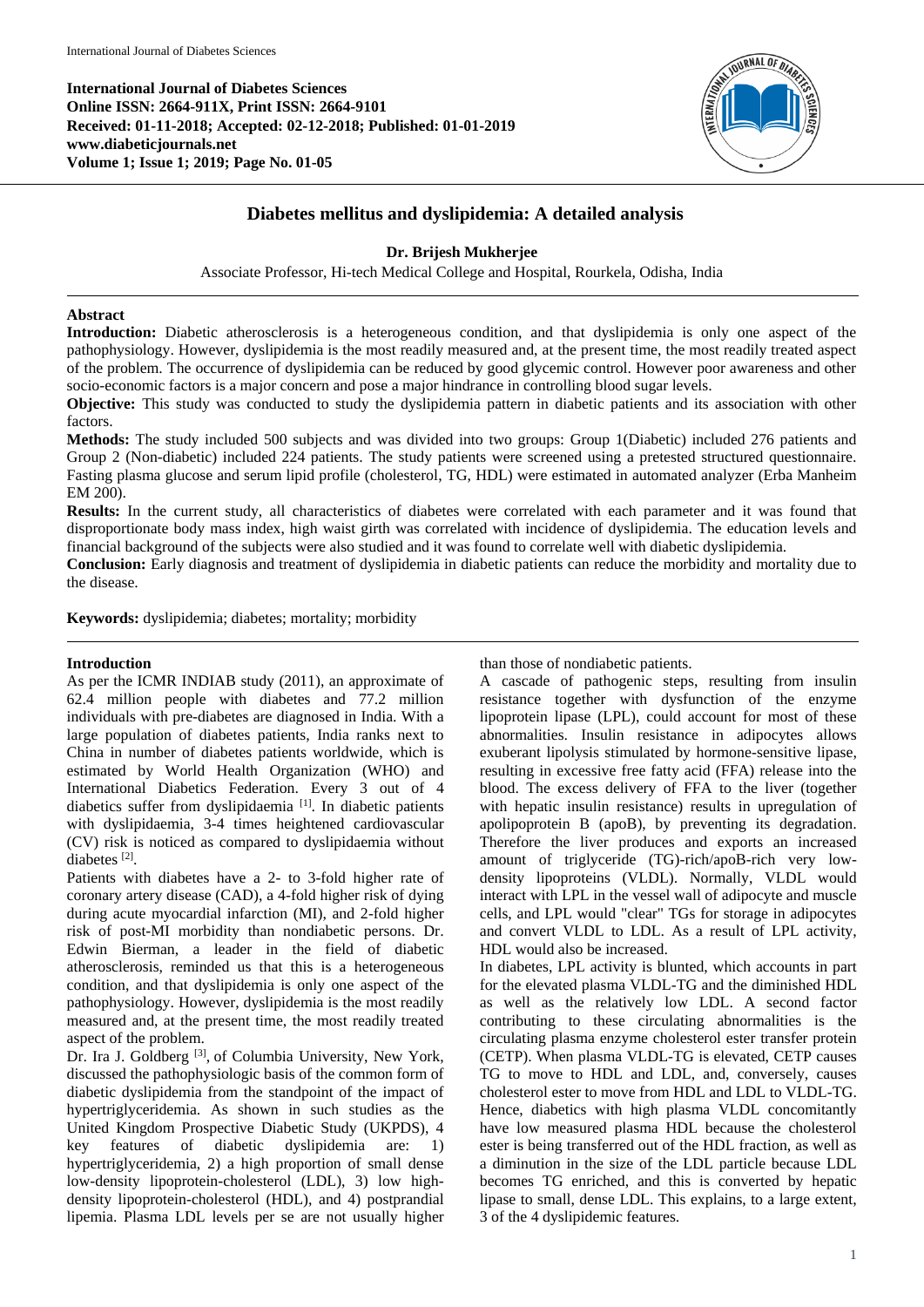The fourth feature is postprandial lipemia. Dietary fat is absorbed in the form of chylomicrons, and, in diabetic patients, the defect in LPL leads to a persistent and prolonged elevation of chylomicron-TG in the blood. Furthermore, there is a second defect in the normal processing of "chylomicron remnant" particles, the product of LPL-mediated lipolysis of chylomicrons. Chylomicron remnants are normally cleared by a special pathway in the liver via attachment to specific heparan sulfate proteoglycans. The proteoglycan trapping mechanism is known to be deficient in diabetes (at least, in diabetic mice); hence, people with diabetes may accumulate chylomicron remnants in the blood as well.

## **Aim of the study**

The objective of the study was to assess the prevalence of dyslipidaemia as a cardiovascular risk factor amongst patients with diabetes in and around Rourkela.

#### **Material and methods**

The study was conducted at Hi-tech Medical College and Hospital, Rourkela between January to July, 2018. All the subjects were asked to sign the informed consent after registration. The study was approved by the Institutional Ethics Committee.

This study included total 500 patients, who were assigned to

two separate groups: Group 1 (Diabetic) included 276 patients and Group 2 (Non-diabetic) included 224 patients. Patients aged between 18-65 years were included in the study.

The study patients were screened using a pretested structured questionnaire. Data with respect to sociodemographic characteristics, age, sex, socioeconomic status, per capita monthly income, family size, duration of diabetes, comorbidity, history of cardiovascular disease, family history of diabetes, dietary habits, tobacco and alcohol use, physical activity etc., were collected. Height, weight, and waist circumference were measured, and BMI was calculated for all of them. Pulse and BP were measured by manual sphygmomanometer in sitting position.

Fasting plasma glucose and serum lipid profile (cholesterol, TG, HDL) were estimated immediately after in automated analyzer (Erba Manheim EM 200) and HbA1c in D10 hemato analyzer. The LDL was calculated by Friedewald's method.

## **Results**

Total of 500 patients were involved in this study, who were assigned into two groups: Group 1 (Diabetic) included 276 patients and Group 2 (Non-diabetic) included 224 patients. The male to female ratio in both groups are shown in figure 1.



**Fig 1:** Male: female ratio in each group

Amongst the diabetic group (Group 1) 58.33% patients had raised triglycerides (TG) values (i.e.  $\geq$ 150 mg/dl), 47.82% patients had raised VLDL values (i.e. >30mg/dl), 36.96% patients had lower HDL values (i.e. <40 mg/dl), 31.52% patients had raised total cholesterol values (i.e.≥ 200mg/dl) and 25.36% patients had raised LDL values (i.e.  $\geq$ 130mg/dl). In diabetes group 83.33% patients had dyslipidaemia and 16.67% patients had normal lipid profile (Figure 2). In this group, maximum patients diagnosed had elevated TG values when compared to other parameters of dyslipidaemia.

However, in Non-diabetes group (Group 2) 46.43% patients had lower values of HDL 25.45% patients had raised Very Low-Density Lipoprotein (VLDL) values, 22.32% patients had raised cholesterol values, 17.86% patients had raised LDL values and 17.41% patients had raised TG values. In Non-diabetes group 54.01% patients had dyslipidaemia and 45.99% patients had normal lipid profile (Figure 2). In this group, maximum patients were identified with abnormal HDL values followed by VLDL.



**Fig 2:** Lipid profile distribution among diabetic and non-diabetic group

The prevalence of diabetes in different age group is shown in Figure 3. It was observed that prevalence increases with increasing age. 56.16% of the diabetic subjects were above 50 years of age.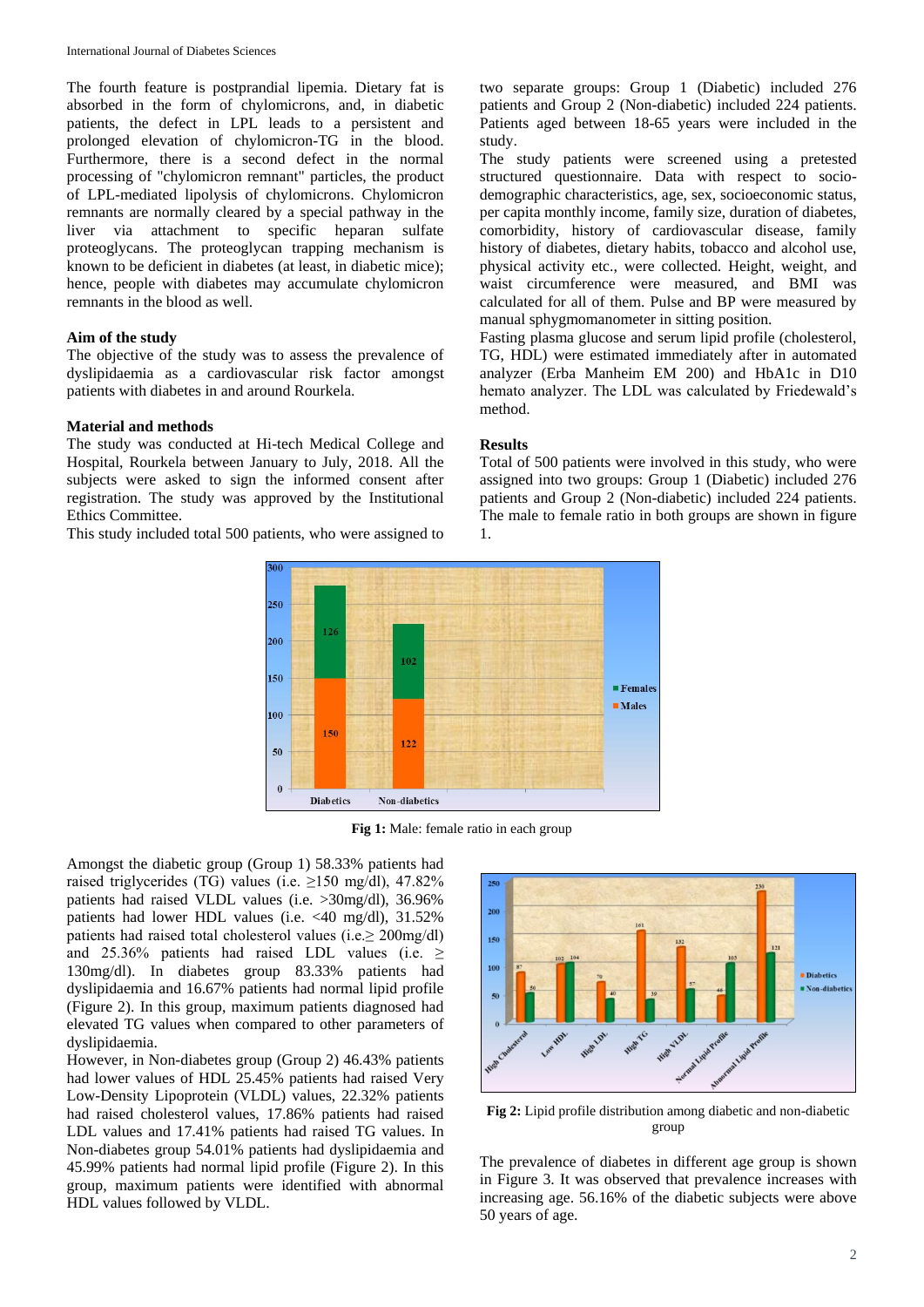

**Fig 3:** Diabetes prevalence versus non-diabetic age comparison

Obesity is a known lifestyle disease and is correlated with diabetes and dyslipidemia. Waist circumference and body mass index (BMI) are often used to define obesity. It was found that diabetic group had more number of obese patients compared to the non-diabetic population (Figure 4). The obesity was assessed based on the BMI measurement. Also, waist circumference one of the parameter to assess obesity was considered during the study, wherein female patients outnumbered the male population in obesity in both diabetic and non-diabetic group (Figure 5).



**Fig 4:** Comparison of BMI ( $\geq$ 30 kg/m<sup>2</sup>) in both Diabetic and Nondiabetic group



**Fig 5:** Waist circumference comparison between both sexes

It was observed that 38.46% of the diabetic population had higher level of education, which on further assessment proved that changing lifestyle in the educated population is one of the major contributory factors for dyslipidaemia, CVD and other risk factors (Figure 6).



**Fig 6:** Literacy comparison among both groups

Individuals with family history of diabetes and hypertension in either of the parents or both the parents should take necessary steps as they are more prone to become hypertensive or diabetic as age progresses (Figure7 and 8).



**Fig 7:** Comparison of both groups with history of diabetes



**Fig 8:** Comparison of both groups with history of hypertension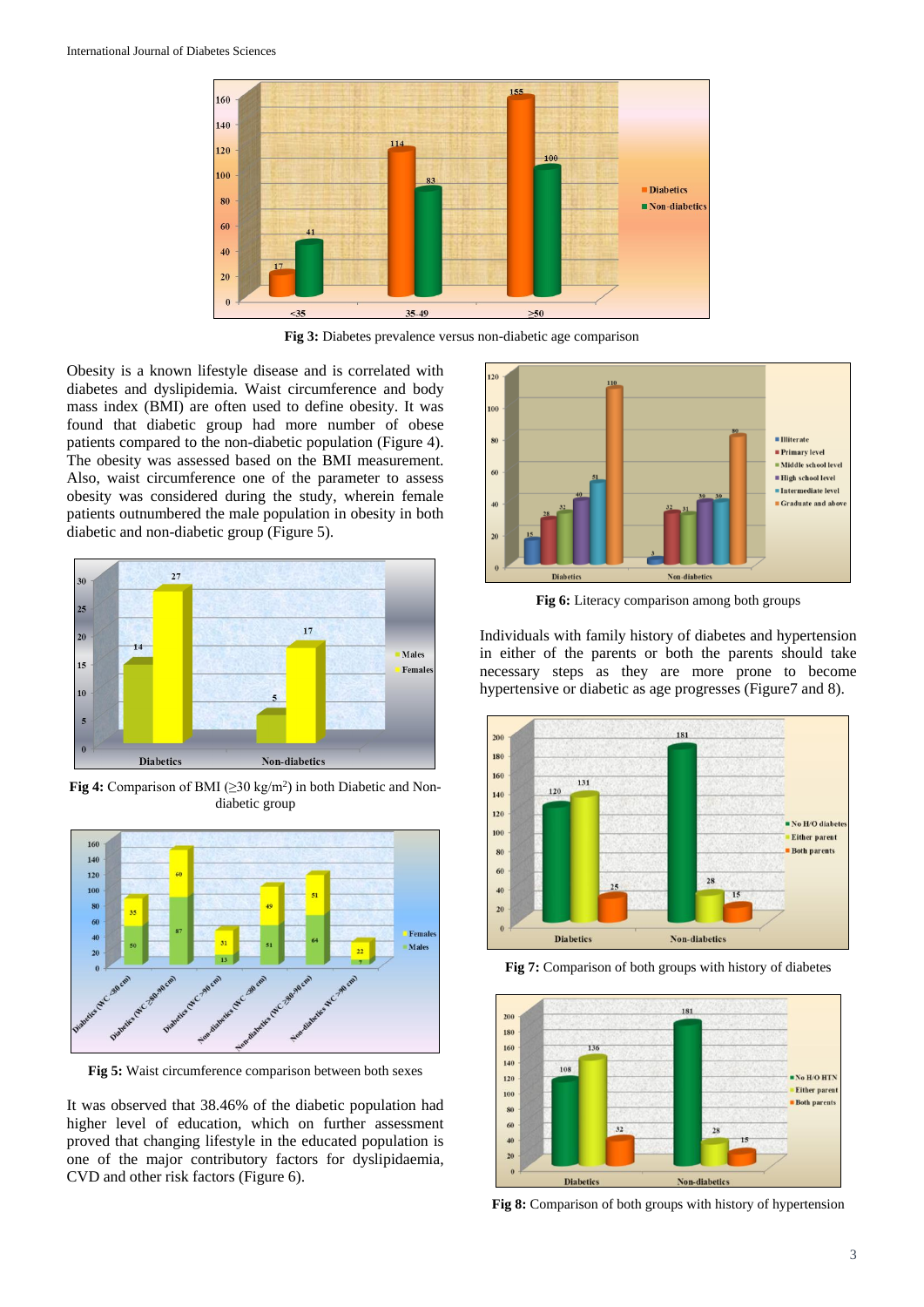Figure 9 shows that 61.23% hypertensive patients and 92.75% diabetic patients were on medication in the Diabetic group, while 14.29% hypertensive patients were on medication in the Non-diabetic group.



**Fig 9:** Comparison of medication among both groups

Figure 10 depicts the number of subjects belonging to different income groups. More than 50% of diabetic subjects monthly income exceeded INR 20000.



**Fig 10:** Income distribution among the diabetic and non-diabetic groups

## **Discussions**

Diabetes is becoming a disease of global concern because of its high escalating numbers. The number of diabetics is expected to increase from 382 million in 2013 to 592 million by 2035 [4]. The leading cause of morbidity and mortality for patients with type 2 diabetes is CVD. According to American Heart Association, at least 68% of the people with diabetes aged 65 or older die of heart disease and 16% die of stroke [5]. Furthermore, adults with diabetes are two to four times more likely to have CVD than adults without diabetes. Thus, it is considered as coronary artery disease equivalent  $[5]$ . The overall cardiometabolic risk is driven by a complex interplay between several nonmodifiable (age, gender, genetics), modifiable (hypertension, hyperlipidemia, hyperglycemia) factors and the components of the metabolic syndrome commonly associated with type 2 diabetes [6].

We found out higher levels of TG, VLDL and LDL in diabetic patients compared to normal subjects. Similar findings were observed by Agarwal *et al*. and Behera SN *et al* [7, 8] .

Lifestyle modifications are the first-line intervention in the management of diabetes dyslipidemia, and include weight loss, dietary modification, and aerobic exercise <sup>[9]</sup>. Obesity increases insulin resistance and is associated with increased

triglycerides and LDL cholesterol and decreased HDL cholesterol <sup>[10]</sup>. Weight loss is known to be associated with improvements in lipids and other cardiovascular risk factors including the incidence of type 2 diabetes  $[11, 12]$  and should therefore be encouraged in overweight patients with diabetes. We found out there is obvious link between obesity and lifestyle with diabetes and dyslipidemia. Hence early lifestyle modification and weight control is of immense importance.

In the current study, all characteristics of diabetes were correlated with each parameter and it was found that disproportionate body mass index, high waist girth were correlated with incidence of CVD. Literacy is one of the factor found intermediate responsible for CVD. The more educated, the more advances in current lifestyle is observed whereas due to illiteracy, there is lesser health awareness, and both together result in an increased incidence of CVD. This again is in agreement to similar earlier studies [8].

Various hypotheses have been put forward to explain the typical diabetic dyslipidemia, summary of evidences point out that the overproduction of VLDL1 particles initiates a sequence of events that results in the atherogenic lipid triad consisting of elevated plasma concentrations of fasting and post-prandial TRLs, small dense LDL and low HDL cholesterol. However we could not find enough differences between HDL levels in the two groups. However VLDL and TG levels were markedly increased in diabetic patients. Both TG and VLDL are important markers for risk of CVD and should be screened in all diabetic patients.

#### **Conclusion**

More cardiovascular disease occurs in patients with either type 1 or 2 diabetes. The link between diabetes and atherosclerosis is, however, not completely understood. Among the metabolic abnormalities that commonly accompany diabetes are disturbances in the production and clearance of plasma lipoproteins. Moreover, development of dyslipidemia may be a harbinger of future diabetes. A recent position statement from the ADA recommends a screening lipid profile at the time of diagnosis of diabetes, at age 40 years, and periodically thereafter. Strict recommendations for lifestyle modification and optimization of glycemic control can decrease the burden of diabetic dyslipidemia.

#### **References**

- 1. Selby JV, Peng T, Karter AJ, Alexander M, Sidney S, Lian J, *et al*. High rates of cooccurrence of hypertension, elevated low-density lipoprotein cholesterol, and diabetes mellitus in a large managed care population. J Americ Man care. 2004; 10(2):163- 70.
- 2. Stamler J, Vaccaro O, Neaton JD, Wentworth D. Multiple Risk Factor Intervention Trial Research Group. Diabetes, other risk factors, and 12-yr cardiovascular mortality for men screened in the Multiple Risk Factor Intervention Trial. Diabetes care. 1993; 16(2):434-44.
- 3. Goldberg IJ. Diabetic Dyslipidemia. Statins versus Fibrates in the Treatment of Diabetic Dyslipidemia. Symposium. Program and abstracts of the 61st Scientific Sessions of the American Diabetes Association, 2001.
- 4. Guariguata L, Whiting DR, Hambleton I, Beagley J, Linnenkamp U, Shaw JE. [1] Global estimates of